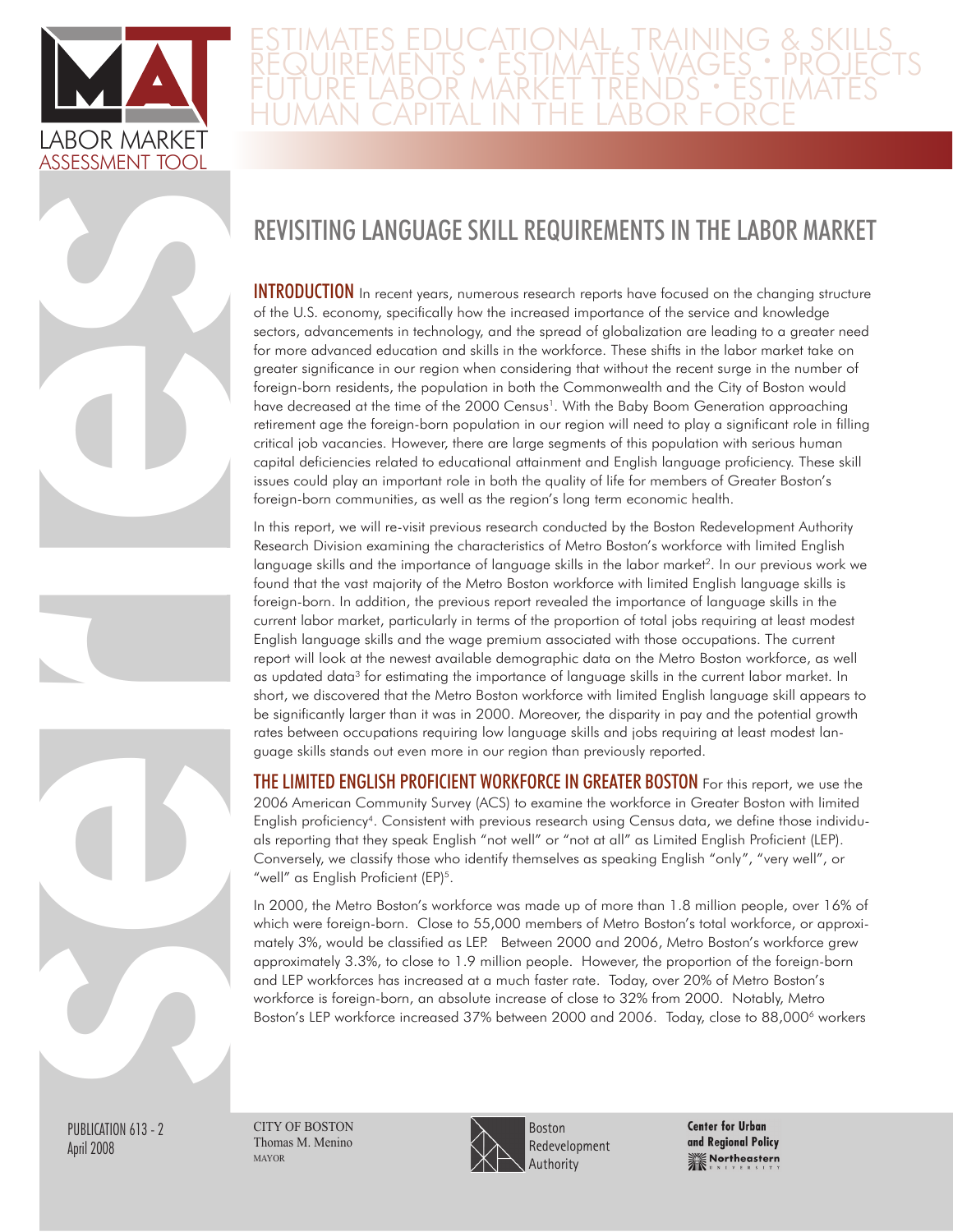in Metro Boston have limited English language skills, or 4.7% of the total workforce. While it is expected that the foreign-born make up a larger proportion of the total Metro Boston workforce today than they did in 2000, it is very surprising to see the degree to which the population grew in just a short period of time. Moreover, the growth of the LEP workforce continues to underscore the potential skills mismatch issues our region may face in the coming years.

Not surprisingly, English language proficiency is a significant issue among immigrants in Metro Boston. Close to 21% of the total foreign-born workforce reported having limited English language skills<sup>7</sup>. When we examine language skill by race, we continue to see a close connection between English language skills and the immigrant population.

#### CHART<sub>1</sub>



Race by Language Proficiency

As the chart above shows, English language proficiency impacts certain racial and ethnic categories more than others. Specifically, we see a significant proportion of LEP workers among Hispanics/ Latinos (26%), Asians/Pacific Islanders (16%), and those who identified their racial or ethnic background as "other" (24%)<sup>8</sup>. In all three cases, the proportion of LEP workers is larger today than in 2000 (21%, 14%, and 23% in 2000, respectively). As one might expect, English language proficiency is not a significant issue in the white and black/African American groups (2% and 5%, respectively).

#### CHART<sub>2</sub>

#### Language Proficiency by Race



#### Comparing the Lep and the Ep Workforces

Next, we examine the demographic characteristics of Metro Boston's LEP and EP workforces. In short, striking differences arise between these two populations in terms of racial and ethnic makeup and educational attainment.

Similar to 2000, the vast majority of the EP workforce in 2006 is white (81%); whereas the racial and ethnic background of the LEP workforce is much more diverse. Over 59% of Metro Boston's LEP workforce is either Hispanic/Latino or Asian. Interestingly, there are a large number of whites in the LEP group. The majority of these are foreign-born<sup>9</sup>, hailing from European countries.

#### chart 3



#### Language Proficiency by Education

As observed in the 2000 data, there are large educational disparities between the LEP and EP workforces in Metro Boston. Specifically, over 45% of the LEP workforce has earned less than a high school diploma, compared with less than 7% of the EP workforce<sup>10</sup>. Conversely, 48% of the EP workforce has earned a Bachelor's Degree or higher, compared with less than 12% of the LEP workforce. Interestingly, the proportion of the LEP workforce with a college education was higher in 2000 than in 2006. It appears that the population with limited educational attainment within the LEP workforce is growing at a faster rate than the population with advanced education within the LEP workforce<sup>11</sup>. Regardless, there are still a number of people with college education in the LEP group. These are likely to be individuals who earned degrees in their home country. These data indicate that there are significant human capital assets in the LEP workforce. Improving the English language skills of this group could lead to these individuals qualifying for a range of high-skill occupations.

LANGUAGE SKILL REQUIREMENTS In order to estimate language skill requirements for individual occupations we first used employment data from the Bureau of Economic Analysis (BEA) for the Boston-Cambridge-Quincy MA-NH Metropolitan Statistical Area (MSA) to get a sense of the industrial and occupational makeup of the region<sup>12</sup>. Consistent with our previous research, we selected three language-based variables: speaking, writing, and reading comprehension and aggregated the scores into a language skill scale<sup>13</sup>. The higher the score on the variable, the more important language proficiency is in performing the job. Next, we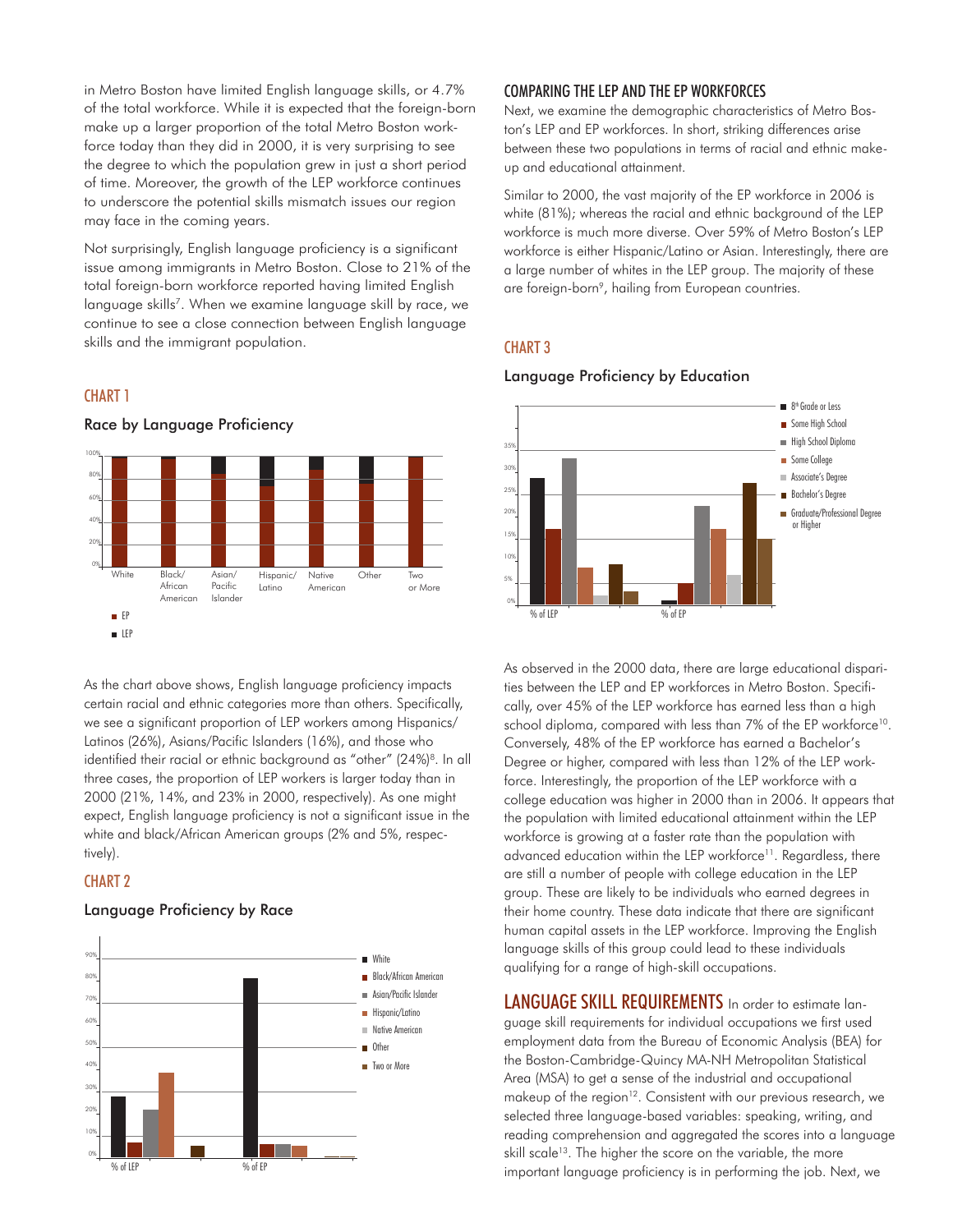split occupations into four categories, or quartiles, of language skill: Low, Medium-low, Medium-high, and High. The occupations scoring in the lowest 25% of language skill requirements were placed in the Low category, occupations scoring between 26% and 50% were placed in the Medium-low category, jobs scoring between 51% and 75% were placed in the Medium-high category, and jobs scoring in the top 25% were placed in the High category.

Using this taxonomy, we examined the proportion of total jobs and the average wages in each of the language skill categories in the Metro Boston labor market. We looked at these data for the labor market in 2004, as well as for projected new jobs in Metro Boston's for 2014.

#### **CHART 4**

#### Total Jobs by Required Language Skill- 200414

| Language Skill      | Low      | Med-Low  | Med-High | <b>High</b> |
|---------------------|----------|----------|----------|-------------|
|                     |          |          |          |             |
| Employment          | 19%      | 30%      | 34%      | 17%         |
|                     |          |          |          |             |
| <b>Average Wage</b> | \$25,043 | \$33,145 | \$53,680 | \$71,117    |
|                     |          |          |          |             |

Overall, 64% of all jobs in the labor market fall in the medium-low or the medium-high language skill categories. As expected, there is a clear connection between language skill requirements and salary. For example, occupations in the highest language skill category pay almost 3 times more than occupations in the lowest language skill category. So, while there are jobs available to people with very limited language skill, there are significant social and economic issues to consider. Jobs that require only limited language skill pay dramatically less than jobs that require high levels of language skill.

Next, we applied the Massachusetts Department of Unemployment Assistance (DUA) 2004-2014 Industry/Occupation employment projections to the base 2004 employment levels for Metro Boston<sup>15</sup>. We examined projected new jobs for the region, as well as the average salary for new jobs in each of the language skill categories.

#### **CHART 5**

### Total new Jobs by Required Language Skill - 2004-201416

| Language Skill | Low      | Med-Low  | Med-High | High     |
|----------------|----------|----------|----------|----------|
|                |          |          |          |          |
| Growth         | 3%       | 6%       | 11%      | 16%      |
|                |          |          |          |          |
| % New Jobs     | 7%       | 20%      | 41%      | 32%      |
|                |          |          |          |          |
| Average Wage   | \$17,998 | \$29,079 | \$57,930 | \$74,109 |
|                |          |          |          |          |

As these data indicate, the number of new jobs available in Metro Boston to individuals with low English language skills is limited today and will be more limited by 2014. In addition, new jobs requiring low language skill tend to be extremely low paying. Again, this suggests that individuals with limited English language skills will have a very difficult time finding employment in occupations that pay an adequate wage.

**CONCLUSIONS** In this report we revisited our previous work related to English language skills and Greater Boston's workforce with limited English language proficiency using the most updated demographic and labor market data available for our region. We found that between 2000 and 2006, Metro Boston's foreign-born and LEP workforces grew substantially (32% and 37%, respectively). While seeing growth in these populations is expected given the rise in the immigrant population in our region over the last 30 years, it is surprising to see this amount of change in such a short period of time.

In terms of language skill requirements in the Greater Boston's labor market, the current research uncovered some differences from our previous work. In particular, the current research found that disparities between the proportion, pay, and growth rates of occupations requiring low language skills and jobs requiring at least modest language skills stand out even more in our region than previously reported. As the chart below demonstrates, 81% of jobs in Metro Boston's current labor market require at least medium-low language skill. Occupations requiring the highest language skills pay almost 3 times more than occupations requiring the lowest language skills. In addition, nearly all of the new jobs expected to be created in Greater Boston over the next 10 years (93%) will require at least modest language skills, with the average pay differential continuing to increase.

#### chart 6

#### Summary: Language skills in Metro Boston's Labor Market



| Language Skill              | Low      | Med-Low  | Med-High | <b>High</b> |
|-----------------------------|----------|----------|----------|-------------|
|                             |          |          |          |             |
| <b>Wages - Current Jobs</b> | \$25,043 | \$33,145 | \$53,680 | \$71,117    |
|                             |          |          |          |             |
| <b>Wages - New Jobs</b>     | \$17,998 | \$29,079 | \$57,930 | \$74,109    |